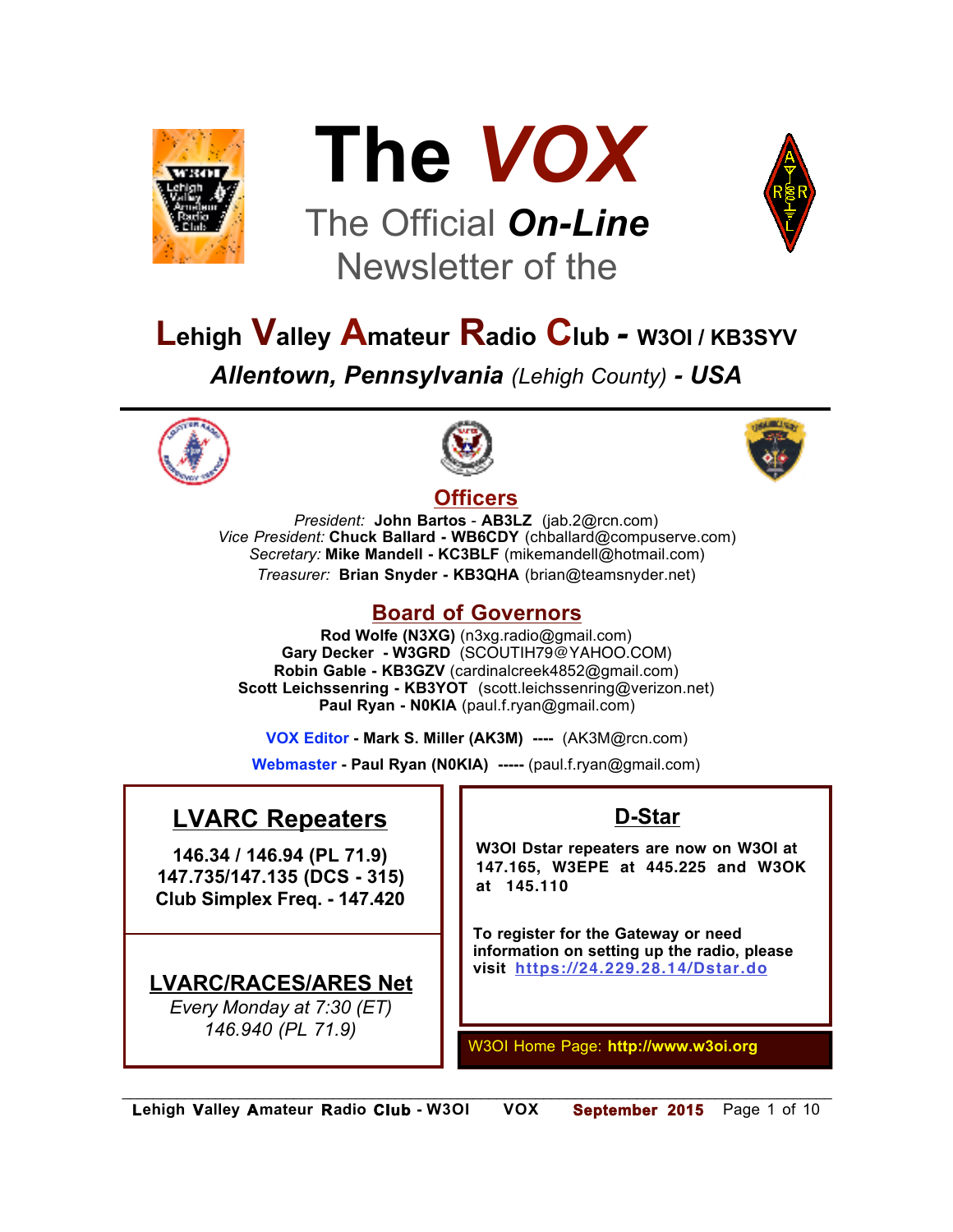# Contents for September 2015



## **The LVARC's 147.135 repeater now requires DCS 315**



**Newsletter submissions can be sent to Mark (AK3M) at AK3M@rcn.com**

**Your submissions can be text and/or graphics.**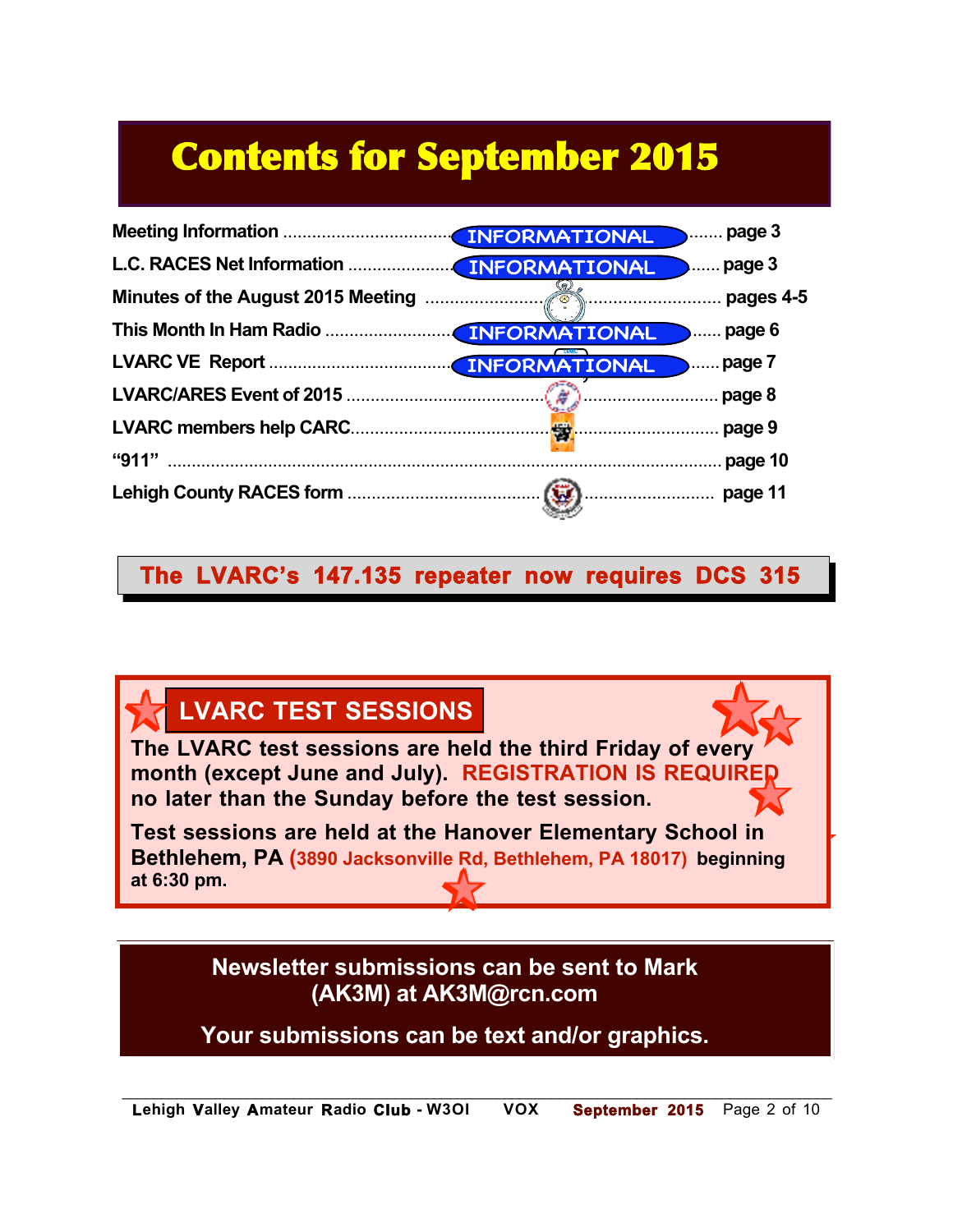

**The September, 2015 LVARC meeting will be held on** September 1**, 2015 at the Tri-Clover Fire Company at 7:30**

# **LVARC / RACES NET**

**Don't forget to check into the Monday Night LC/LVARC/RACES Net on 146.94 (PL 71.9) with an alternate frequency of 147.735/147.135 (DCS 315) The Net begins at 7:30 pm local time (ET).** 

## *Many* **club announcements will be heard there !**





**School may have started, vacations may be over and memories of cooler Fall days may be creeping into your thoughts but the LVARC still has four ARES events who need communications support.**



**See pages 8 & 9 for a list of those events along with their dates.**

**Volunteer to help now! email Mark (AK3M@rcn.com).**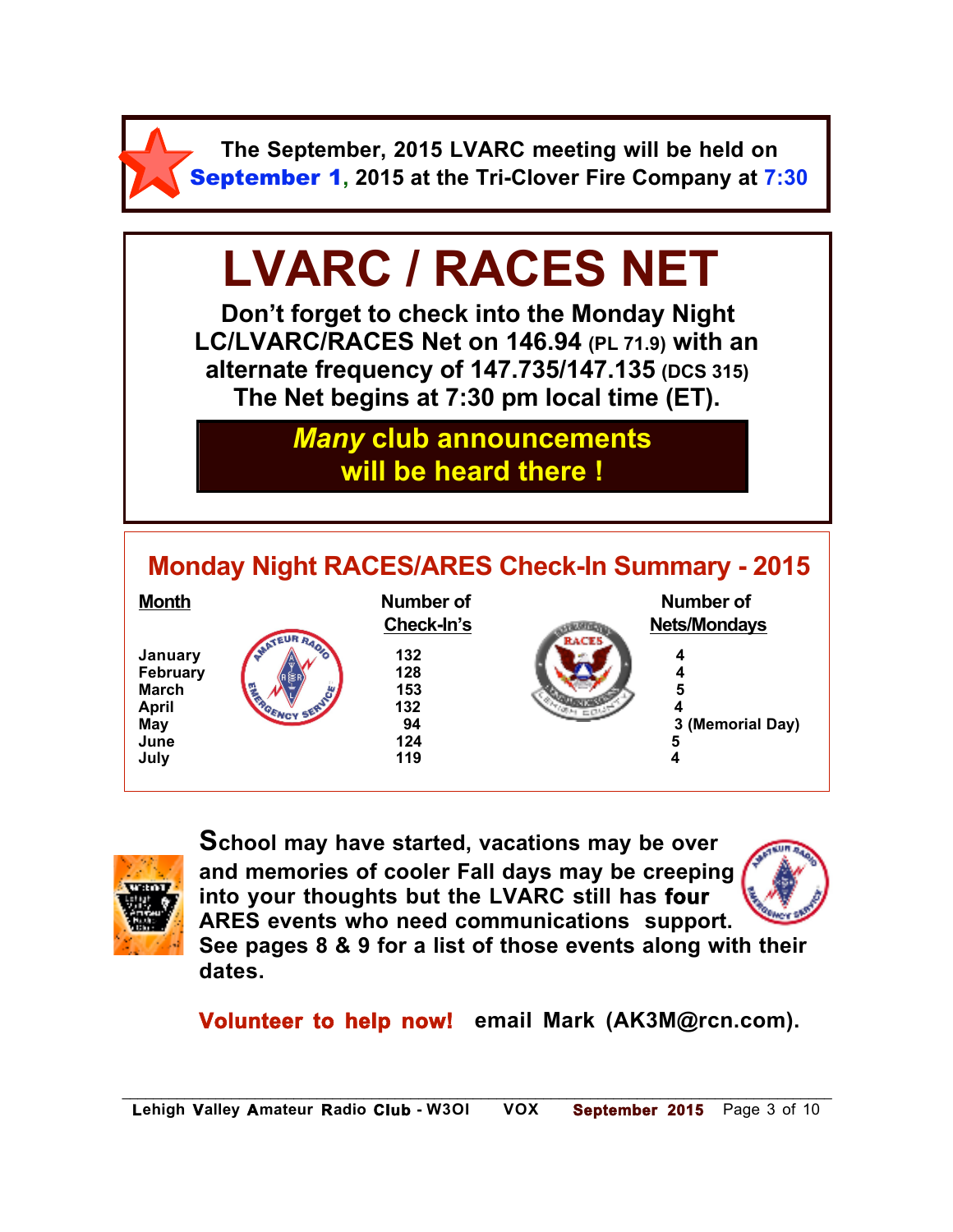## **Minutes of the August, 2015 LVARC Meeting** de - Mike (KC3BLF)



#### **LVARC Minutes August 2015**

**Tri-Clover Fire Company, Orefield, PA 8/4/2015** 

#### **Opening:**

The regular meeting of the Lehigh Valley Amateur Radio Club was called to order at 7:30PM on August 4 by President Bartos.

There were a total of 15 members in attendance, and the club was joined by no guests.

#### **Guests:** None

The following Board Members were present at the meeting: John Bartos, Mike Mandell, Paul Ryan, Gary Decker, Rod Wolfe.

#### **Approval of Minutes**

The minutes of the previous meeting were unanimously approved as distributed. Moved: Don, N0VGA Second: Rex, W1CE Carried

#### **Treasurer's Report** (Brian-KB3QHA)

Treasurer's report was read. Motion to approve: Rex, KC1WE Second: Walt, KE3SP Motion carried

#### **Committee Reports**

Repeater:

Rod has heard no repeater complaints, other than an incident with a banned user on the repeater. He has not been on the repeater since.

#### **Program:**

Tonight's presentation is QRP, and Paul N0KIA will bring in QRP equipment for the hands on night. Next month is solar power from Don, N0VGA. We still need a talk for November.

#### **Volunteer Examiners:**

There was no test last month, August is still indefinite based on the school schedule.

(Minutes cont. on page 5)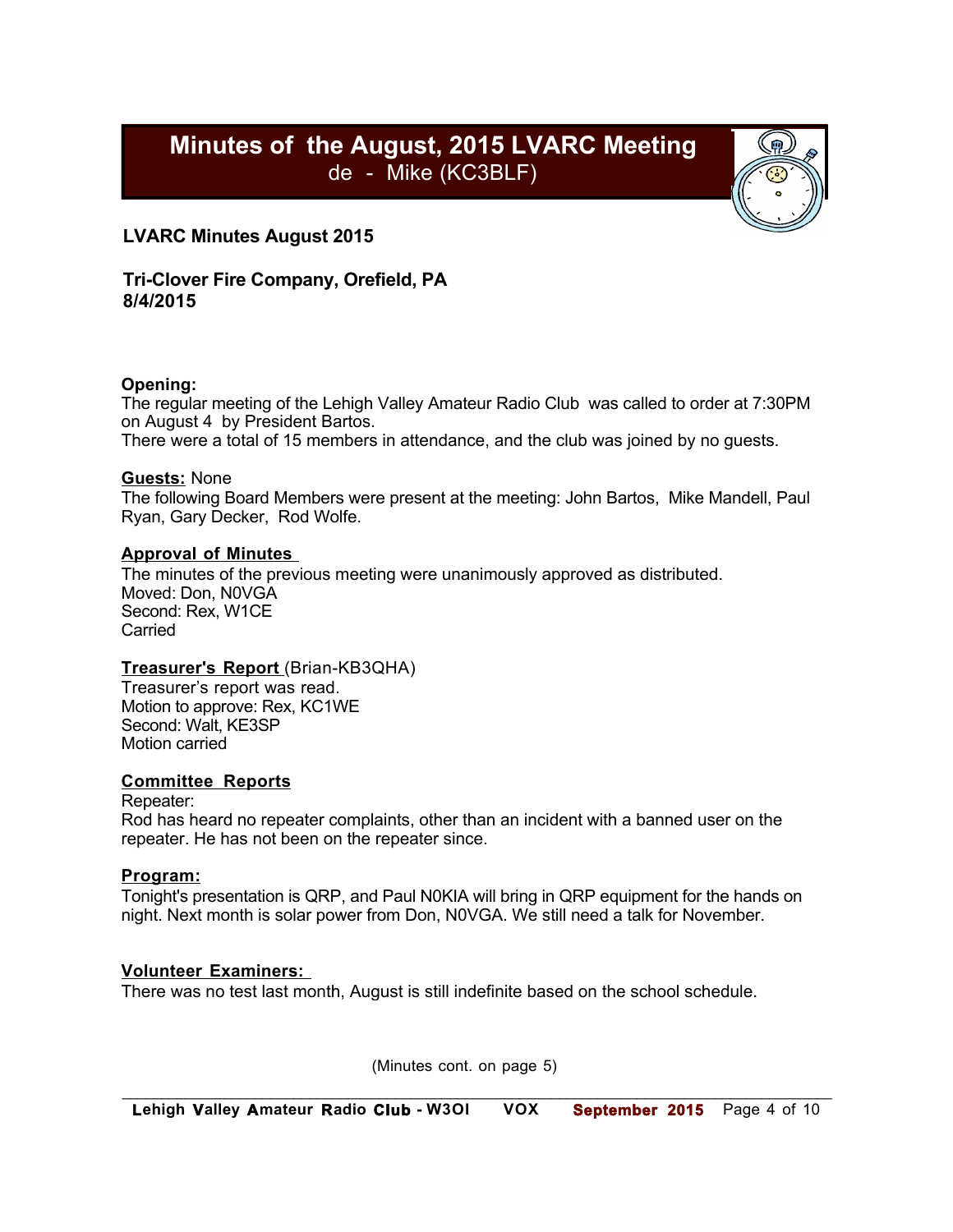(Minutes cont. from page 4)

#### **ARES:**

Remaining ARES events:

(1) VIA / LVHN Marathon (Sept. 13)

(2) Harvest 5K (Sept. 27)

(3) Women's 5K Classic (Oct. 17)

(4) D&L Rail Trail Half-Marathon (Nov. 1)

(5) Emergency Prep Day South Whitehall, Sept 19

#### **Club Station:**

The beer cooler was mostly cleaned out by the fire company. John, AB3LZ is forming a small group to work on getting the space ready for the station.

Communications:

No report

Club Station:

John AB3LZ received a letter from Chief Johnson that they have cleaned out the beer cooler.

#### **Old Business:**

John thanked Don, N0VGA for the club picnic which was a success. Also Rod, N3XG for all the Field Day work.

#### **New Business:**

Gary, W3GRD got a letter from a QSL bureau to send them envelopes for cards and got a bunch of QSL cards going back to 2009.

#### **Good of the Order:**

When the beer cooler was cleared out, the Fire Company has many, many latex gloves that are free for the taking.

John reported 10 meters seems dead, 20 meters on digital is OK. Paul talked a little about the 2 RadioGrams he send on the weekly net last night. Rex asked about a new 2 band radio.

#### **Sick Report:**

Carl, K3ATX seems to be doing pretty well. Bruce, KB3FIH is doing really well also.

#### **New Member Applicants:**

John Rutkiewicz, KC3FFA Motion to accept: Steve, K3OPA Second: Ken, KC3BLE Carried

#### **Adjournment:**

Meeting was adjourned at [8:07]. Moved: Rod, N3XG Seconded: Myles, KB3ZMA **Carried** 

Minutes submitted by: Mike, KC3BLF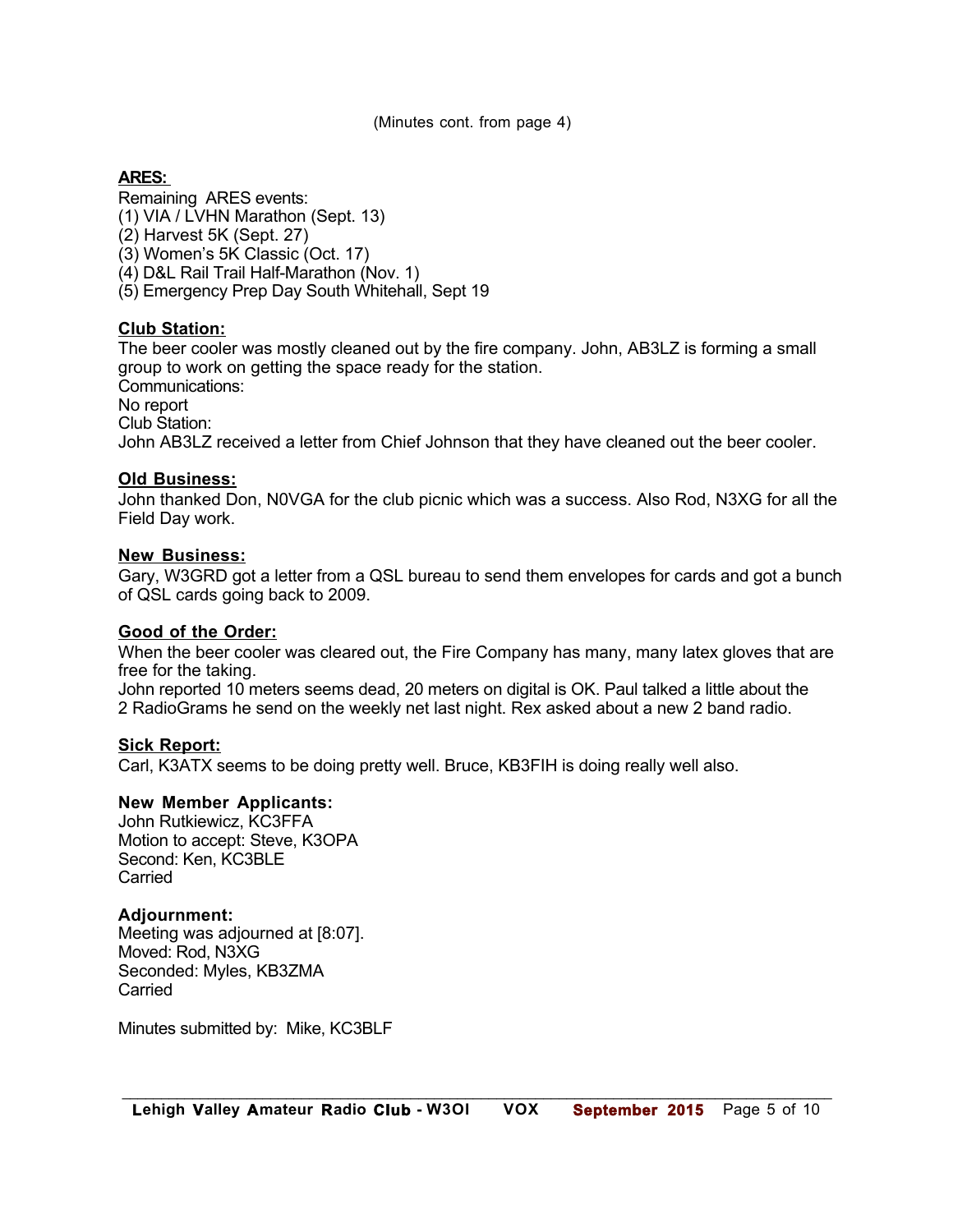# **This Month In Ham Radio**

| Sunday                                                          | Monday                                                                            | Tuesday                                                                    | Wednesday                                                     | Thursday | Friday                                                                                    | Saturday                                                                                    |
|-----------------------------------------------------------------|-----------------------------------------------------------------------------------|----------------------------------------------------------------------------|---------------------------------------------------------------|----------|-------------------------------------------------------------------------------------------|---------------------------------------------------------------------------------------------|
|                                                                 | September                                                                         | <b>LVARC</b><br><b>Meeting</b><br><b>Tri-Clover</b><br>7:30                | Dist. 2<br><b>RACES</b><br><b>Net - 7:30</b><br>147.255       |          | 4                                                                                         | <b>All Asian</b><br>DX phone<br>contest<br>Colorado<br>QSO party                            |
| 6                                                               | <b>NKL</b><br>RACZS<br>7:30<br><b>NO NET</b><br><b>Labor Day</b>                  | 8                                                                          | 9<br>Dist. 2<br><b>RACES</b><br>Net - 7:30<br>147.255         | 10       | 11                                                                                        | 12<br><b>FOC QSO</b><br>party<br><b>Arkansas</b><br>QSO party<br><b>ARRL VHF</b><br>contest |
| 13                                                              | 14<br><b>ARES</b><br><b>RACES</b><br><b>Net</b><br>7:30<br><b>Robin</b><br>KB3GZV | 15<br><b>LVARC</b><br><b>Activity</b><br><b>Night</b><br><b>Tri-Clover</b> | 16<br>Dist. 2<br><b>RACES</b><br><b>Net - 7:30</b><br>147.255 | 17       | 18<br><b>LVARC</b><br><b>Test</b><br><b>Session</b><br>6:30 pm<br><b>Hanover</b><br>Elem. | 19<br><b>SRT HF</b><br><b>SSB</b><br>contest<br>Emerg.<br><b>Prepare</b><br><b>Day</b>      |
| 20                                                              | 21<br><b>ARES</b><br><b>RACES</b><br><b>Net</b><br>7:30<br>Dorian<br>KB3GZW       | 22                                                                         | 23<br>Dist. 2<br><b>RACES</b><br>Net - 7:30<br>147.255        | 24       | 25                                                                                        | 26<br><b>Texas</b><br>QSO party                                                             |
| 27                                                              | 28<br><b>ARES</b><br><b>RACES</b><br><b>Net</b><br>7:30<br><b>Jeff</b><br>N3MFT   | 70<br>47                                                                   | 30<br>Dist. 2<br><b>RACES</b><br>Net - 7:30<br>147.255        | 2015     |                                                                                           |                                                                                             |
| LVARC meeting - Tuesday September 1 (7:30 pm) - Tri - Clover FC |                                                                                   |                                                                            |                                                               |          |                                                                                           |                                                                                             |
| LVARC test session - September 18 - Hanover Elem. (6:30 pm)     |                                                                                   |                                                                            |                                                               |          |                                                                                           |                                                                                             |

*\_\_\_\_\_\_\_\_\_\_\_\_\_\_\_\_\_\_\_\_\_\_\_\_\_\_\_\_\_\_\_\_\_\_\_\_\_\_\_\_\_\_\_\_\_\_\_\_\_\_\_\_\_\_\_\_\_\_\_\_\_\_\_\_\_\_\_\_\_\_\_\_\_\_\_\_\_\_\_\_\_\_\_\_\_\_\_\_\_\_\_*  **Lehigh Valley Amateur Radio Club - W3OI VOX September 2015** Page 6 of 10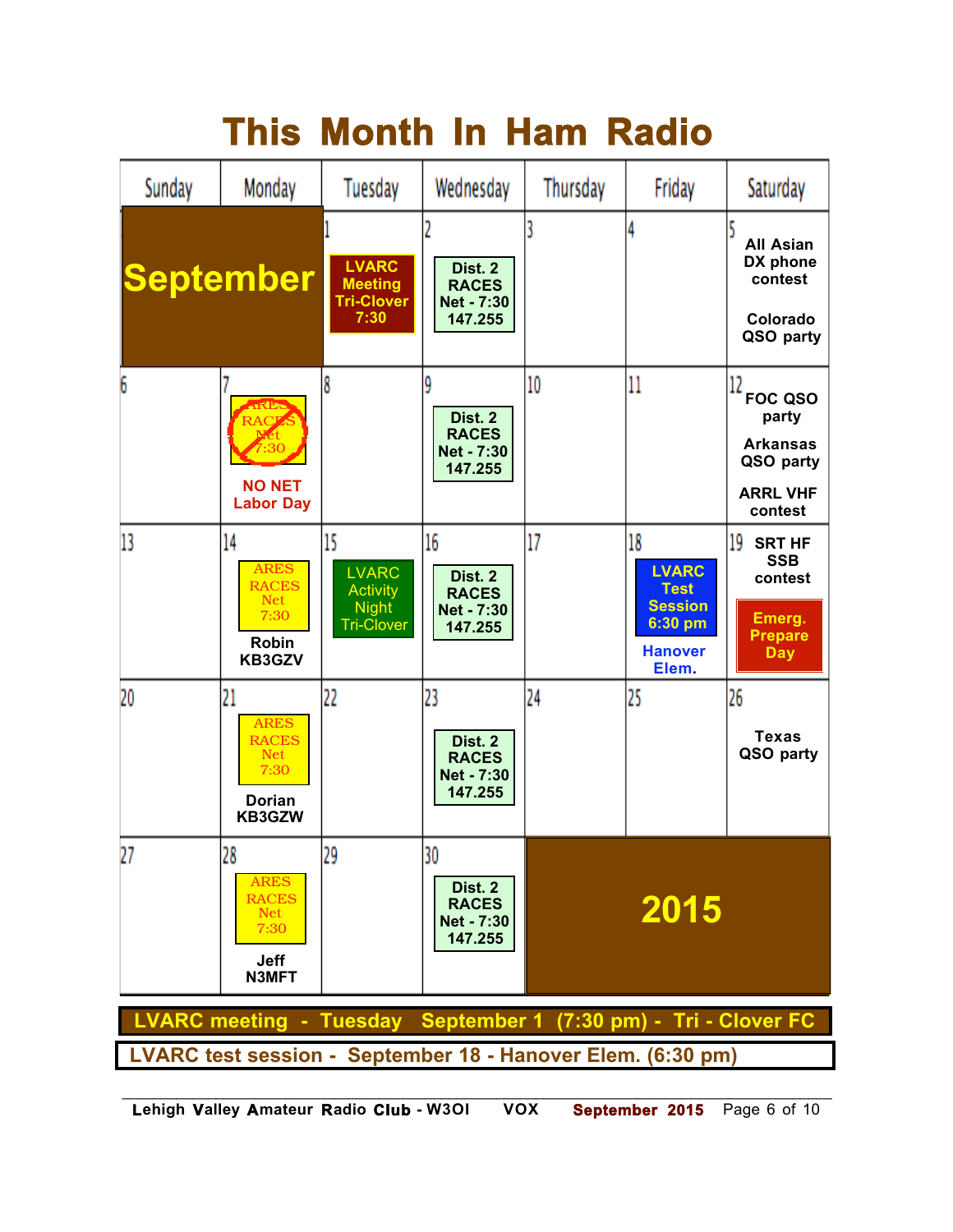#### **Tuesday September 1 --- LVARC Meeting (7:30 - Tri Clover FC) Monday September 7 --- NO LC RACES/ARES Net - 7:30 pm (146.94) Monday September 14 --- LC RACES/ARES Net - 7:30 pm (146.94) Tuesday September 15 --- LVARC Activity Night (7:30 pm - Tri Clover FC) Friday September 18 --- Test Session at Hanover Elem. School Monday September 21 --- LC RACES/ARES Net - 7:30 pm (146.94) Monday September 28 --- LC RACES/ARES Net - 7:30 pm (146.94)**  LVARC Activities/Events **Mark your Calendar PRINT, CLIP and POST 2015**

**There may be additions and deletions to the above dates. Listen to the Monday Night Net, the newsletter and announcements at meetings for changes.**



**LVARC 2015 Test Session Dates** -- Test sessions are held at the Hanover Elementary School (3890 Jacksonville Road ) in Bethlehem, Pa., the **3rd Friday of the month at 6:30 pm**. **REGISTRATION IS NECESSARY.**  Contact Mark (AK3M) at AK3M@rcn.com.

**September ---** Sept. 18 **November ---** Nov. 20 **October ---** Oct. . 16 **December ---** Dec. 18



Have an article, diagram or an opinion you would like to share with the LVARC members in this newsletter? Send it to Mark (AK3M). You can submit VOX material in any form. Send it via email (AK3M@rcn.com) or US mail (5508 Hale Ave - Bethlehem, PA 18017). You can send pictures, diagrams or text. **The newsletter needs YOUR material to continue!**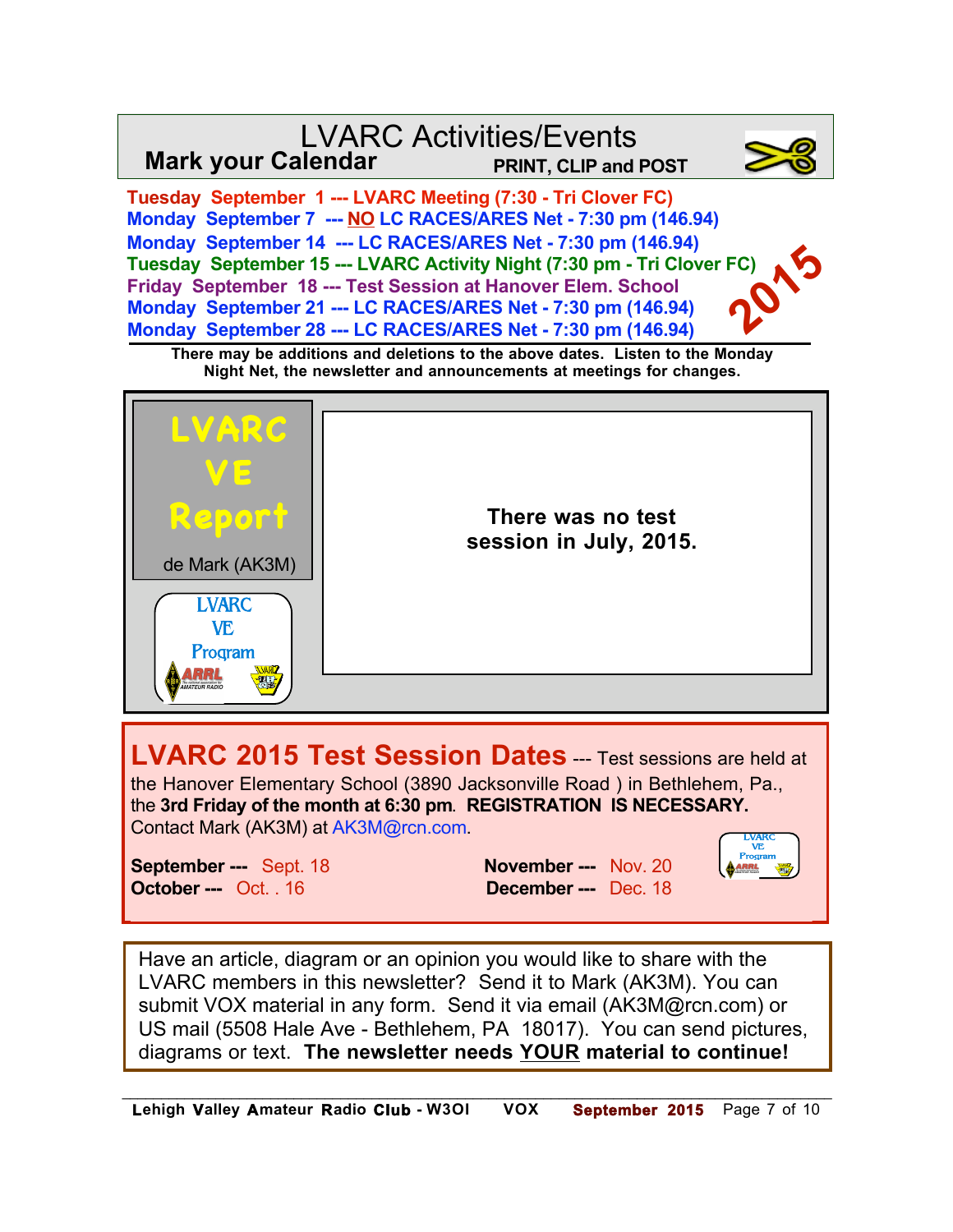

**TWO BEFORE TALKING. The repeater needs to know what mode (analog or digital) is being used.**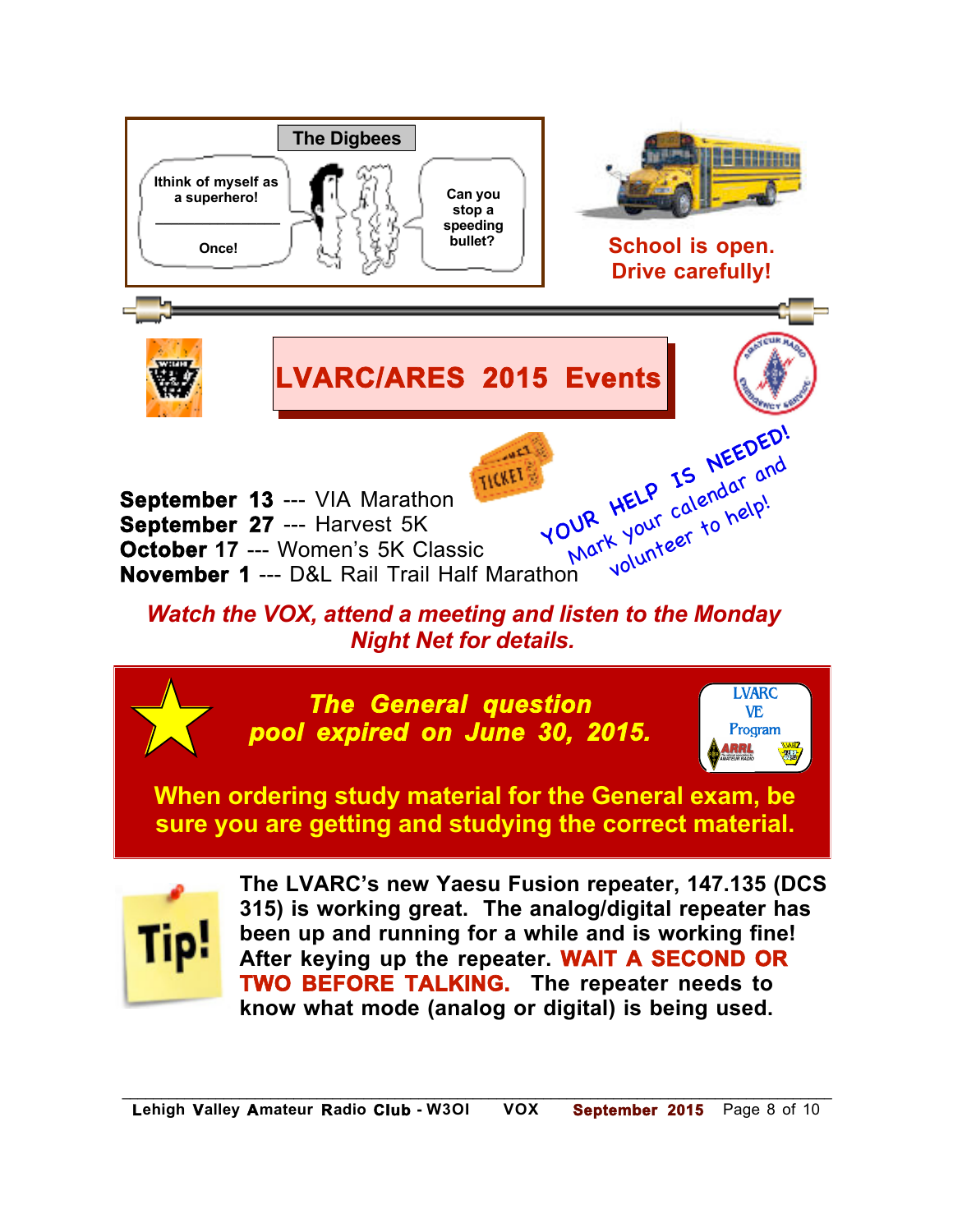**Please be sure the LVARC's 2 meter SIMPLEX frequency is programmed in your HT's and mobile radios. It may be used during an ARES event or if the 94 or 135 repeater fails.**

**That frequency is 147.420 MHz (NO offset and NO PL).**

## L.C. RACES **READER SUBMISSION** de Mark (AK3M) **Registration**

**In order to update LC RACES membership and keep accurate records, if you have registered with Lehigh County RACES, please let Rod know. Remember, you need BOTH ICS 100 AND ICS 700 to register with RACES. Print and complete the form on page 11 and U.S. mail to Rod (N3XG).**

## **Emergency Preparedness Day is September 19, 2015 FROM 11:00 am till 4:00 pm.**

## **The LVARC Has FOUR More ARES/Community Events Scheduled for 2015.** These include:



- **(1) VIA / LVHN Marathon (Sept. 13)**
- **N0KIA (2) Harvest 5K (Sept. 27)**
- **(3) Women's 5K Classic (Oct. 17)**
- **(4) D&L Rail Trail Half-Marathon (Nov. 1)**

Mark your calendar and volunteer to help with any or all of the remaining events. To volunteer, contact Mark (AK3M) at AK3M@rcn.com.